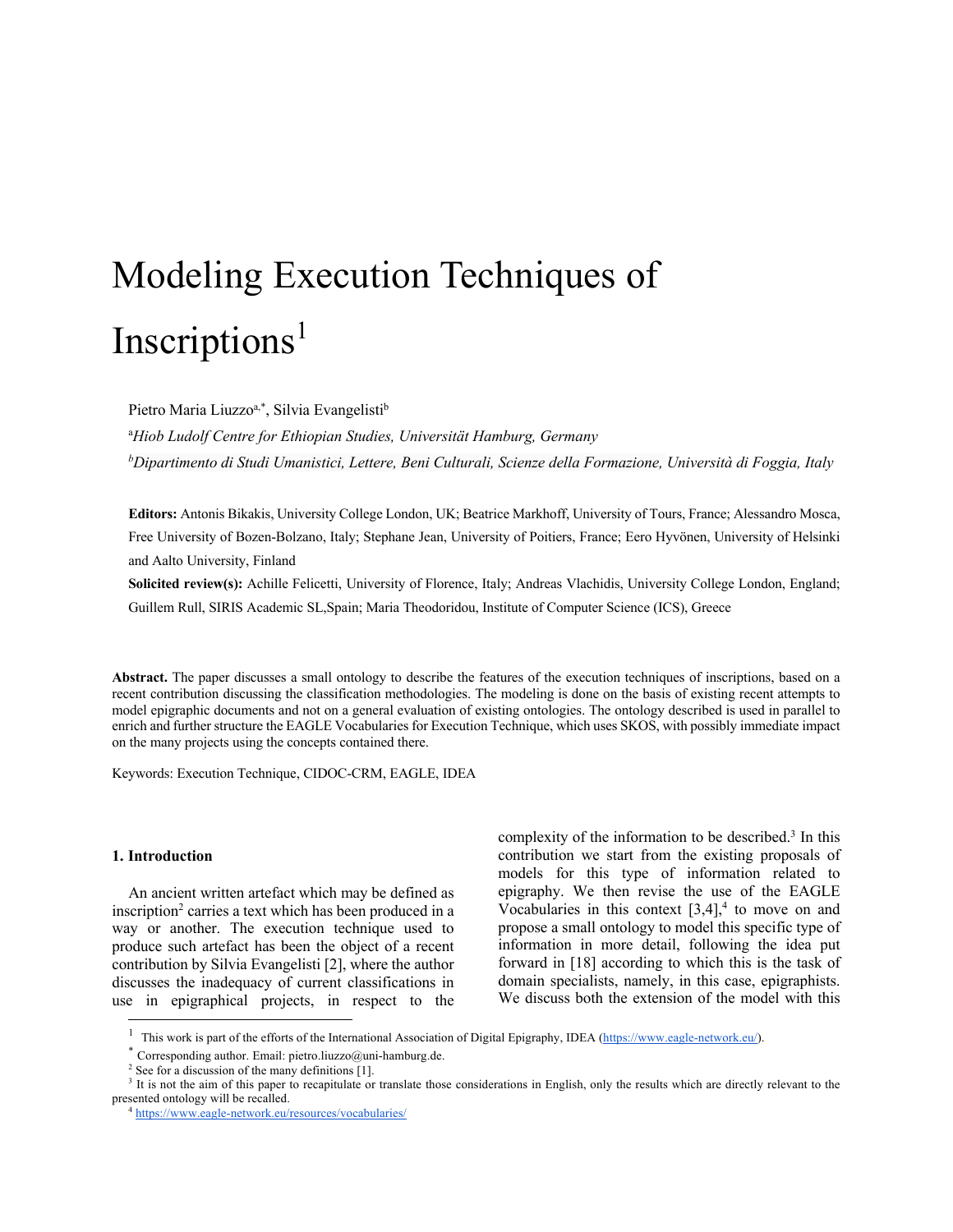ontology and the enrichment of the EAGLE Vocabularies. The need for a general Epigraphic Ontology has been expressed repeatedly and, hopefully, this contribution will help the community to move towards the already existing efforts, $5$  or provide a further trigger for a discussion on how to model information about execution techniques in aggregation projects or for the construction of configurations and mappings.<sup>6</sup>

The paper will start discussing the existing models for the representation of inscriptions, $\bar{y}$  namely the one produced by the EAGLE project<sup>8</sup> and CRMtex.<sup>9</sup> In other ontologies used for epigraphy, $10$  like the one used by the Economic and Political Network (EPNet) project  $[9]$ <sup>11</sup> and the one used by the Epigraphische Datenbank Heidelberg (EDH) [10], <sup>12</sup> execution technique is not yet modeled as such. The paper will then expand on this, to describe how a small ontology and the use of some of its classes in the EAGLE Vocabulary for Execution Techniques,<sup>13</sup> and for the description of the written artefacts allow a much more structured classification of information related to the techniques used to produce a written text on a given artefact. Other approaches may result in mixing tools, methods, and aspects of the results obtained with an execution technique, all in one point of the model. In general we think the typology should be assigned to the interaction with the object and not just as a different type of activity.

## **2. Existing epigraphic models and Execution Technique**

In the EAGLE model [11] for inscriptions, based on CIDOC-CRM, the information related to the execution technique of an inscription would be expressed by relating the object (E22 Man-Made Object) via P31 has modified (was modified by) or the more specific P108 has produced (was produced by) with a E11 Modification entity or one of its subclasses (E12 Production, E79

<sup>5</sup> A dedicated conference was held in Oxford in November 2018, and a further meeting was carried out in the context of the IV Epigraphy.info meeting in Hamburg in February 2020 with a dedicated working group as an outcome

Part Addition, E80 Part Removal). Because any E11 Modification is a subclass of E7 Activity this can be related via P32 used general technique (was technique of) to a value in the EAGLE Vocabulary for Execution Techniques which is a SKOS Concept and thus a E55 Type class in CIDOC-CRM.<sup>14</sup> This way of modeling already allows, theoretically, for several modifications which are distinct from the production and might be obtained with different techniques. Using this model, i.e. plain CIDOC-CRM, would already be an improvement in comparison to the current state of most of the digital representations available, where some information in this respect is given once and with a value which may be referring either to a tool or to a result of the process of execution. We will take the following theoretical example and use it in this section to look at the modeling: *an inscription, which we will identify as INS1, which was engraved and then painted*. In most existing databases, this information would be given omitting one or the other of its parts, depending on many factors, which is not useful to recall here. Using CIDOC-CRM as suggested in the EAGLE modeling effort, we would represent this piece of information as follows.

**@prefix** crm: <http://www.cidoc-crm.org/cidoc-crm/> . **@prefix** eagle: <https://www.eagle-

network.eu/voc/writing/lod/> .

:INS1 a crm:E22\_Man-made\_Object ;

crm:P108i\_was\_produced\_by :Activity1; crm:P31i\_was\_modified\_by :Activity2 .

:Activity1 a crm:E12\_Production ;

 crm:P32\_used\_general\_technique eagle:3 . # engraved :Activity2 a crm:E11\_Modification ;

crm:P32\_used\_general\_technique eagle:10 . # painted

<sup>9</sup> http://www.cidoc-crm.org/crmtex/ .

https://currentepigraphy.org/2020/04/03/epigraphy-info-iv-short/.

<sup>6</sup> For example this could inform mappings in a XTriples configuration file, see [5] and [6]; or help to produce mappings in Ontop.

 $\sqrt{7}$  See [7] for an overview of the existing attempts in this direction. A limited epigraphic ontology, too scarcely documented to be evaluated, was already proposed in [8]. The little or no success of this proposal, which dismissed both CIDOC-CRM and EpiDoc with little cause, is not relevant for this paper in as far as it appears that the ontology did not even have an interest in this aspect of execution.

<sup>8</sup> https://www.eagle-network.eu/ .

<sup>&</sup>lt;sup>10</sup> There is no attempt in this paper to fully evaluate the many existing models and ontologies which may have dealt with similar issues. We have only taken into consideration those modeling attempts which we know to have dealt directly with concerns of the epigraphic domain.

http://www.romanopendata.eu/.

<sup>&</sup>lt;sup>12</sup> https://edh-www.adw.uni-heidelberg.de/edh/ontology .

<sup>13</sup> https://www.eagle-network.eu/voc/writing.html, which has been concisely and deceivingly named 'writing' only in its URL pattern, although it contains information on the execution technique.

<sup>&</sup>lt;sup>14</sup> An implication of this is that also Tools and Colors defined in this vocabulary are SKOS Concepts.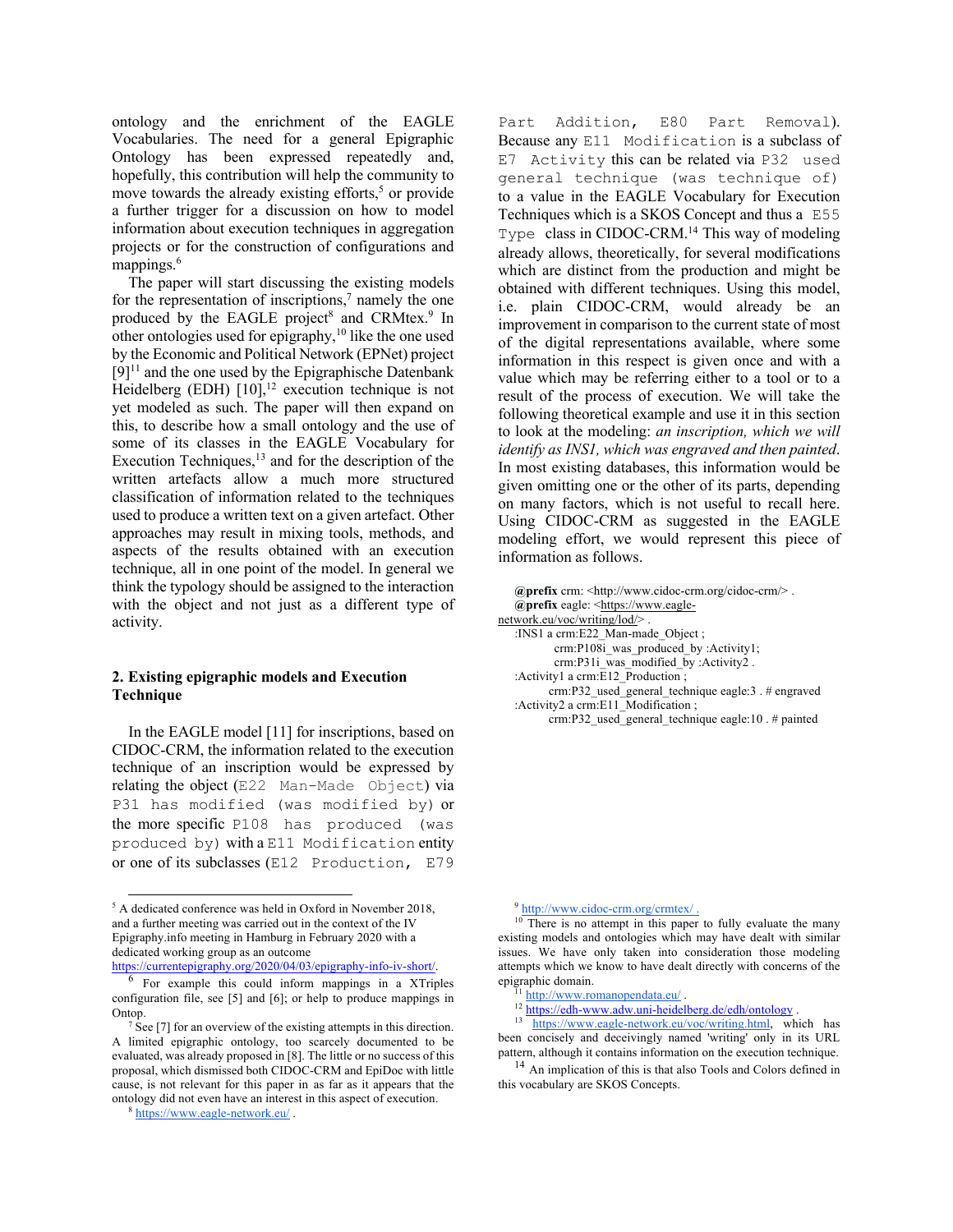

Example 1, execution technique using CIDOC-CRM as discussed in the EAGLE model.

Because E7 Activity is indirectly a subclass of E4 Period, each of the activities in this representation (a E12 Production and a E11 Modification) can be additionally qualified with a precise time span. Nothing prevents P32 used general technique (was technique of) from being used several times, although, in the current practice, there is usually only one piece of information regarding execution technique. *Engraved (Caelo)*, for example will be used omitting the following painting phase, or deferring this clarification to a note elsewhere or another field of the description. The EAGLE model fits the current practice as required but still presents all the limitations which come with some enrichments in the possibilities offered by the model.

The CRMtex  $[12-14]^{15}$  extension of the CIDOC-CRM model uses more specific classes going further in the definition of a representation of inscriptions, which is consistent and connected with the general reference model. The main class TX1 Written Text is a subclass of E25 Man-Made Feature, a subclass of E24 Physical Man-Made Thing, which contains also E22 Man-Made Object, the class preferred by the EAGLE model. The second most important class, TX2 Writing, is a subclass of E12 Production thus leaving out modifications which, in this case, can be qualified as above. By providing dedicated classes, the CRMtex already achieves a more precise definition, although our example would look like the following, and thus would not be significantly different from the previous one, as we would expect, since both refer directly to CIDOC-CRM:

```
@prefix crmtex: <http://www.cidoc-crm.org/crmtex/> .
   @prefix crm: <http://www.cidoc-crm.org/cidoc-crm/> .
   @prefix eagle: <https://www.eagle-
network.eu/voc/writing/lod/> .
```
:INS1 a crmtex:TX1\_Written\_Text ;

 $16$  In this case also an XML – EpiDoc encoded description of an inscription does not offer a complete solution, although one can describe the execution technique and add links to the EAGLE vocabulary or other authority lists, the relations are not formally



Example 2, execution technique using the CRMtex extension of CIDOC-CRM.

The use of either or a mix of these models would already provide descriptions for the execution technique of inscriptions which are specific to this type of object and offer the possibility to model multiple activities, with a clear improvement with respect to a field where one value out of an arbitrary list is provided, as it now happens in most digital representations of inscriptions. 16

The fact that the EAGLE Vocabulary for Execution Technique has been until now only a flat list of SKOS Concepts, all-inclusive, has encouraged in a way the mixed use of values which are very different from one another. If the description of the inscribed object is usefully modeled, so is also the information in this sector-specific vocabulary of concepts and a single ontology can model both the relations between the object and the execution technique as well as those classes and properties which are specific to the execution technique, even when unrelated to the object.

The ontology presented here is thus used primarily to classify the values in the SKOS vocabulary for Execution Techniques produced during the EAGLE project and currently maintained by IDEA and defines the relations between the various Concepts, the list of which has been expanded accordingly, to achieve this layer of complexity. This EAGLE Vocabulary for Execution Technique is based on the authority lists used by the databases which were part of the EAGLE project. It contains values which refer to several different aspects of execution technique, depending on the use made during the last thirty years and more by the databases: some refer to the tool used, some to the final aspect of the inscription, etc. The proposed ontology defines these different classes and is used in the vocabulary to classify the concepts.

A concept in the EAGLE Vocabulary of execution techniques simply looked like this:

defined and it remains possible to mix tools, results and techniques in the encoding. Aligning the authority lists used by a database or an XML-encoded epigraphic project is already a step forward for interoperability and interchange from the use of local lists.

crm:P108i\_was\_produced\_by :Activity1; crm:P31i\_was\_modified\_by :Activity2 .

<sup>15</sup> http://www.cidoc-crm.org/crmtex/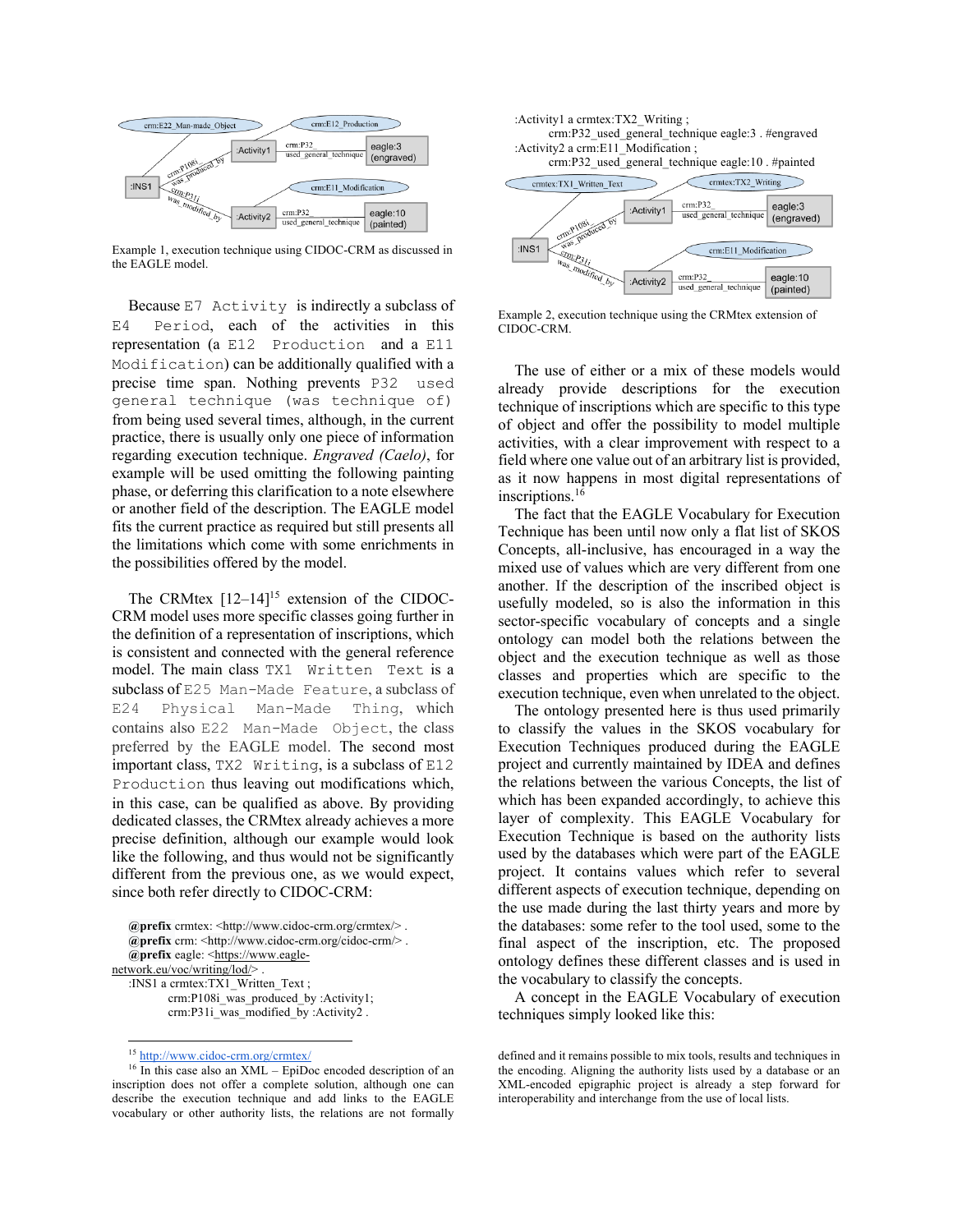```
@prefix skos: <http://www.w3.org/2004/02/skos/core#> . 
   @prefix eagle: <https://www.eagle-
network.eu/voc/writing/lod/> .
   eagle:175 a skos:Concept ;
           skos:prefLabel "with brush"@en .
```
Adding a simple triple (see below for the discussion of the property) we could specify the connection with a specific tool, the brush, also defined in the same Vocabulary.

```
@prefix skos: <http://www.w3.org/2004/02/skos/core#> . 
   @prefix eagle: <https://www.eagle-
network.eu/voc/writing/lod/> .
```
**@prefix** extech: <https://w3id.org/executionTechnique/ontology  $#$ 

```
eagle:175 a skos:Concept ;
         extech:usesTool eagle:227 ; # brush
         skos:prefLabel "with brush"@en .
```
By adding these statements, based on the execution technique ontology, as default information in the EAGLE Vocabulary for Execution Technique, projects using the vocabulary directly benefit from the classification and its improved precision. However, in cases where the same activity is carried out with a different tool, a statement will be possible which specifies further the one defined in the vocabulary.

#### **3. The execution technique ontology**

In the previous section we have seen what the existing resources for modeling the execution technique of an inscription are, namely two models based on the CIDOC-CRM and a specific vocabulary in SKOS. We will now look at how a small additional modeling effort with an ontology specifically dedicated to execution technique can allow to model complex phenomena related to this specific area of interest.

Following the classification and argument proposed in [2], the execution technique definitely needs to be described in relation to the inscribed object and not to the text of the inscription. The inscribed text, however, is better specified, in the definition of the subclass in CRMtex, as a feature of the object, and this is a further improvement which can be inherited, thus referring the execution technique exactly to that feature of the inscribed object which is its text. We are thus able to give information not about the execution technique of the statue or of the monument on which an inscription may be, but only about the execution technique of the feature of the object (an

<sup>17</sup> The definition of the inverse property

object as well) which is defined as a written text (TX1 Written Text).

If we look at the activities involved in the production of this written text, we may call them in a more specific way the different "execution phases" of the written text. These need to be further modeled in order to use the three main classifications which are proposed in [2]:

- The execution techniques;
- The tool used;
- The actual characteristics of the letters.

An inscription, among the many possible modifications it may have incurred over time, could have several Phases of execution, which we defined in the execution technique ontology as extech:Phase, a subclass of E11 Modification, linked by a more specific property extech:hasExecutionPhase (subproperty) crm: P31i was modified by) to the concepts in the EAGLE Vocabulary for Execution Technique.<sup>17</sup> These more specific classes and properties would only grant the possibility to reach directly the desired type of modification among others which are not related to the execution technique. We have declared the production activity as distinct from the following modifications classified as extech:Phase in order to highlight this, but this distinction could easily be omitted, and a single modification could be a production and an execution phase at the same time. Our example of triples describing our example INS1 to this point, far from being different from the previous two, would look like the following when using these more specific classes and properties:

```
@prefix crm: <http://www.cidoc-crm.org/> .
  @prefix crmtex: <http://www.cidoc-crm.org/crmtex> .
  @prefix extech: <https://w3id.org/executionTechnique/ontology
#> .
  @prefix eagle: <https://www.eagle-
network.eu/voc/writing/lod/> .
  :INS1 a crmtex:TX1_Written_Text;
          crm:P108i_was_produced_by :Activity1;
          extech:hasExecutionPhase :Activity2;
          extech:hasExecutionPhase :Activity3 .
  :Activity1 a crm:E12_Production .
  :Activity2 a extech:Phase ;
          crm:P32_used_general_technique eagle:3 . # engraved
  :Activity3 a extech:Phase ;
          crm:P32_used_general_technique eagle:10 . # painted
```
kind suggestion of the reviewer, Andreas Vlachidis and may be useful for exemplifications, for example, or for rare cases where a given single activity affects the execution of more written artefacts.

exec:isExecutionPhaseOf has also been defined in the ontology as a subproperty of crm:P31\_has\_modified, on the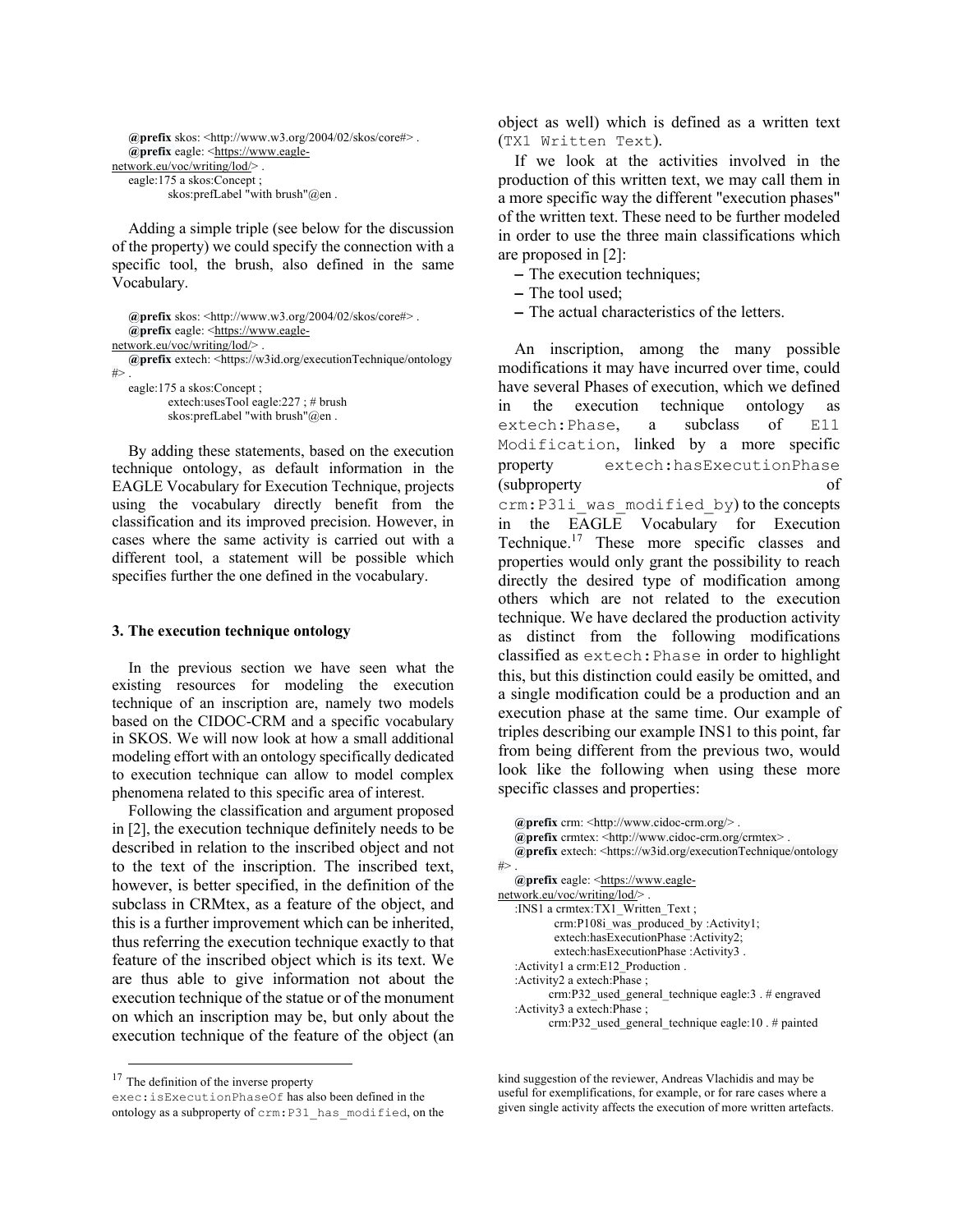

Example 3, execution techniques modeled with the execution technique ontology.

This imposes a distinction of the execution techniques from the production act of the carrier, unless the production activity is associated to a parallel man-made object.

Also the CRM property P32 used general technique could be further specified with subclasses to extend on the CIDOC-CRM. The specific definition of a property extech:uses technique would also link to a more specific class for the Execution Technique itself (extech:Technique). The latter is defined, according to the definition given in [2], as

*The effect that an instrument has on the support, which reacts to this tool on the basis of its specific nature, quality and morphology*.

The new class extech: Technique requires to be then further specified with four subclasses, as defined in [2], for each type of execution techniques distinguished by the type of interaction with the supporting material:

- extech: ArsSubtractiva for the techniques which involve the subtraction of material from the support;
- extech:ArsAddictiva for the techniques which involve the addition of material to the support;
- extech:ArsPlastica for the techniques which involve the alteration of the support without adding or removing;
- extech:ArsMixta for the techniques which involve different interactions.

In the EAGLE Vocabulary of Execution Technique each of the listed techniques have been associated to one of these four classes, thus achieving a layer of organization of the concepts in the vocabulary. Additionally, tools have been listed in the EAGLE Vocabulary for Execution Technique

(and made part of the class extech:Tool), as well as the colors (extech:Color) and the result types (extech:ResultType), which are detailed below. This resulted in a list of values to be added to the vocabulary to distinguish a tool from a technique using this tool and the assignation in the vocabulary via rdf:type of each concept to one of the execution technique classes or another class of information relative to this, as defined in the ontology.

In our view, this is a very important improvement in the general possibilities for modeling this information, allowing, with a simple classification in the SKOS Vocabulary, for a clear distinction of these values. This will be useful also in context of use of the vocabulary which do not make use of the rest of the model, but simply point to Concepts in the EAGLE Vocabulary for Execution Technique.

The class extech:Tool is defined to describe any tool or instrument used in any activity of modification of the inscription, and is especially defined with reference to the EAGLE Vocabulary. An extech:Tool can be, for example, *Scalprum*, a chisel.

The class extech:Color is instead used to define the color resulting from a specific modification. If interested, one could definitely get into details of colors if interested, eventually using values from specific vocabularies, however, we have limited the values in the EAGLE Vocabularies which are instances of this Class to the most common (black, white and red) and each can be obtained by virtue of a mixture of modification, or simply in one of the phases.

The class extech:ResultType holds concepts which relate to the description of the resulting inscription. The concepts in the EAGLE Vocabulary for Execution Technique, which have been made into instances of this Class are the ones referring to the resulting effect of the activity of writing. For example, *punctim* refers to an inscription where the letters are made with points, which can be in turn obtained with different tools or can be made on different materials. This effect can be obtained not only by removing material with a tool like a chisel, but sometime with small metal drops welded to a metal support.

To come back to our example INS1, the description of its execution technique could now be expanded to look like the following:

**<sup>@</sup>prefix** crm: <http://www.cidoc-crm.org/> .

**<sup>@</sup>prefix** crmtex: <http://www.cidoc-crm.org/crmtex> .

**<sup>@</sup>prefix** extech: <https://w3id.org/executionTechnique/ontology  $#$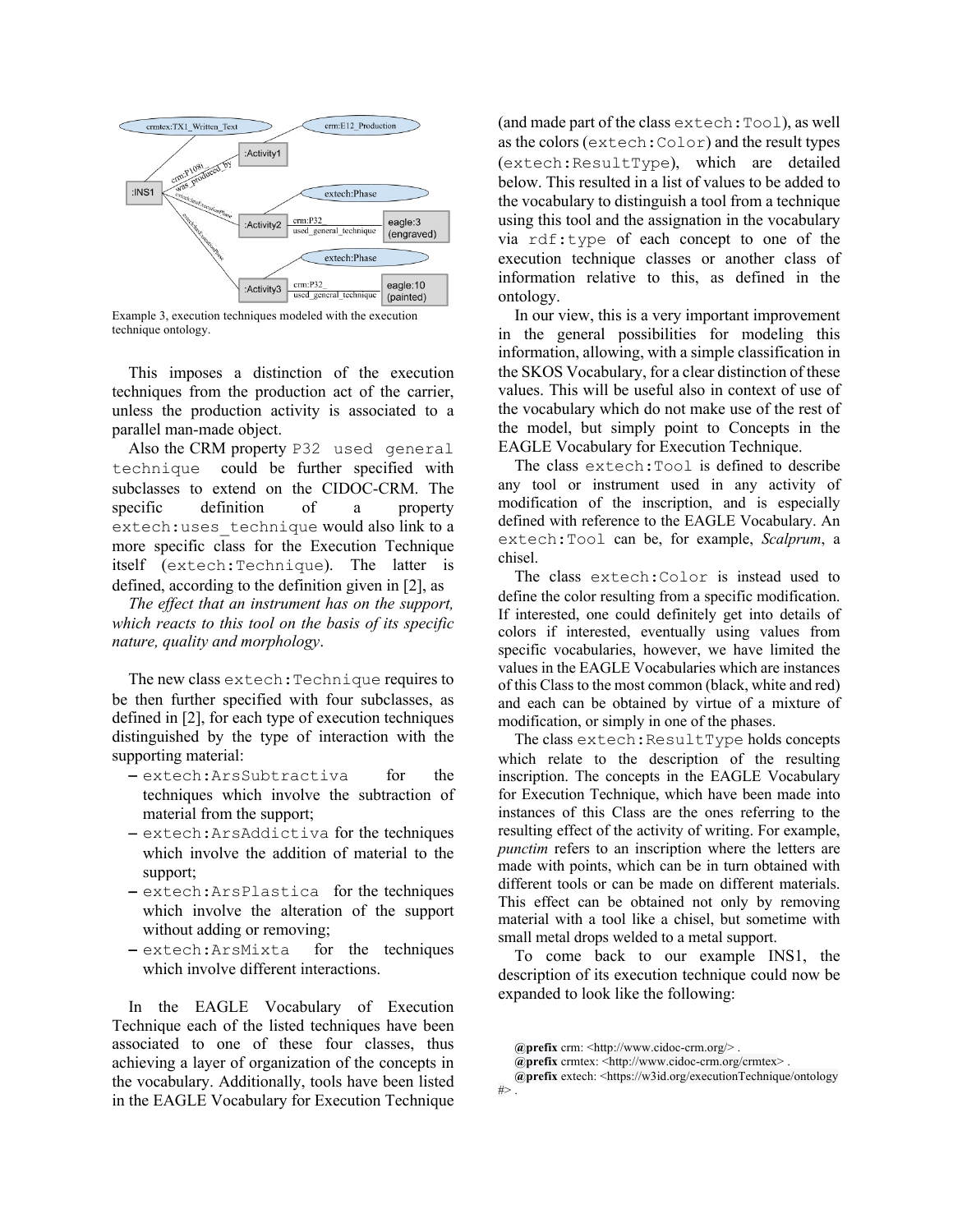



Vocabulary for Execution Technique.

The classes are actually specified in the vocabularies directly, because their classification is defined in [2], thus eventually removing the need to make them explicit in a dataset describing an inscription. The range of extech:uses\_technique had to be limited to a superclass of the four defined above, extech:Technique, to prevent the modeling in this position, for example, of concepts which define tools, which will be included in the class extech:Tool. The extech:Technique Class can be consequently linked by a set of properties to other descriptive features, in the same way as for tools, as follows:

- extech:usesTool will have as range extech:Tool
- extech:hasColor will have as range a extech:Color

These properties relate SKOS Concepts in the vocabulary and are not intended as sub-properties of crm: P2\_has\_type.

The extech:Phase will instead be characterized by a result using extech:resultsIn having as domain a extech:ResultType, e.g. *litteris ageminatis*, U cut or V cut, which have been defined in the EAGLE Vocabulary for Execution Technique.

This distinction and classification of values increases the precision of the description of the execution technique, thus opening up to further research questions, and resolving the issue of having to look for different values, guessing more or less what the user may have done, in pursue of a single phenomenon, i.e. looking for engraved inscriptions to sort out the U and V cut.

Because of the definition of extech:Phase as a subclass of E11 Modification, the property P126 employed (was employed in) could be used to link to a  $E_{57}$  Material, allowing to distinguish, for example, the material added while painting. One would then have the following:





Example 5, additional information about tools, type of result and color.

Instead of the literal value "red", one could have used the URI of the concept "*rubro*" (eagle:208).

This Execution Technique ontology would then be simply representable as in Fig. 1.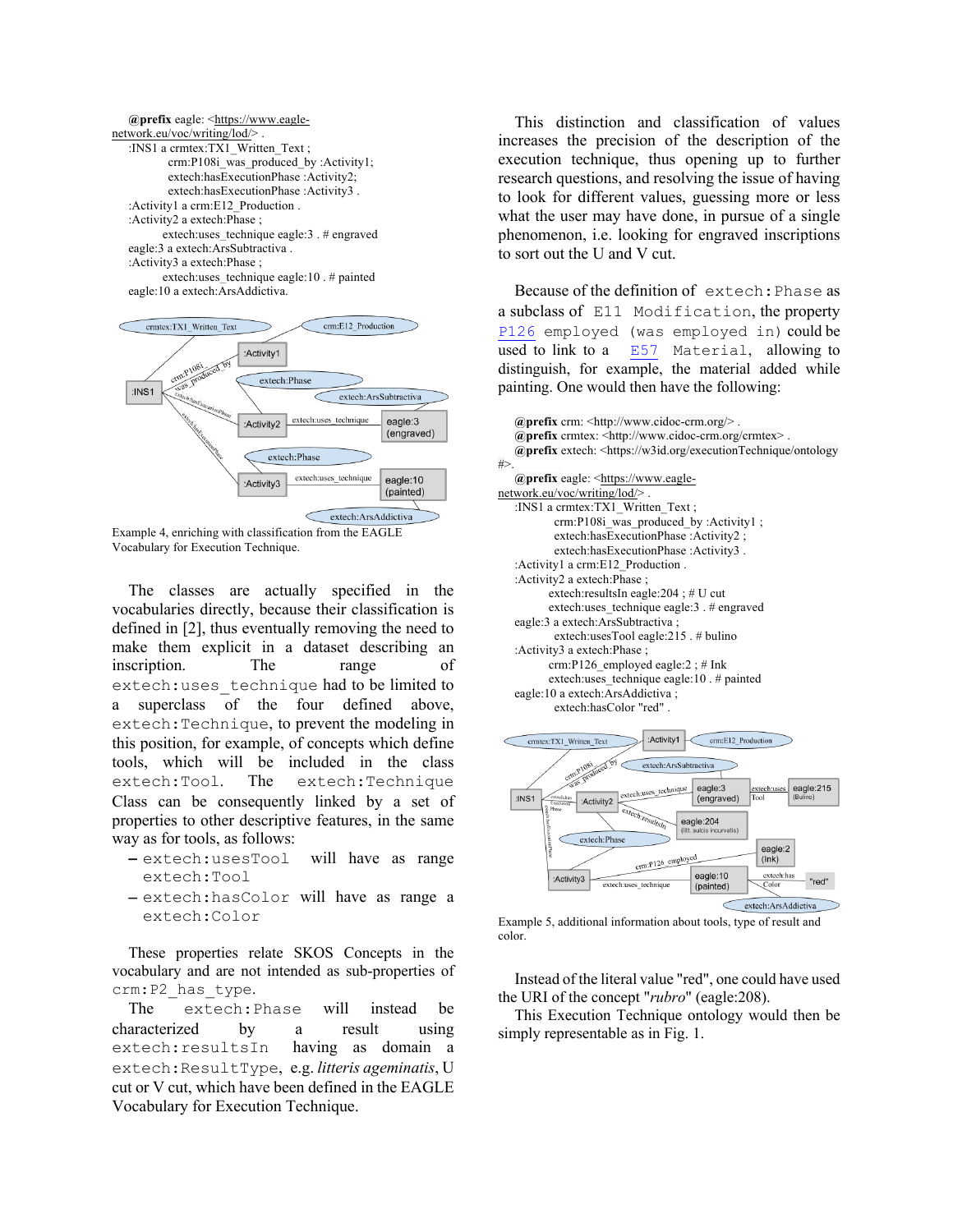#### **4. Concrete Examples**

In this section we provide examples of the use of the presented small ontology for execution technique, to show how this could serve the presentation of simple as well as more complex phenomena, which are currently not represented or misrepresented by databases which only assign a single value for execution technique in general. For all the examples, which are the same and in the same sequence as in [2] the following prefixes are always used:

```
@prefix crm: <http://www.cidoc-crm.org/> .
   @prefix crmtex: <http://www.cidoc-crm.org/crmtex> .
   @prefix edr: <http://www.edr-
edr.it/edr_programmi/res_complex_comune.php?id_nr=> .
   @prefix extech: <https://w3id.org/executionTechnique/ontology 
#>@prefix eagle: <https://www.eagle-
network.eu/voc/writing/lod/> .
   @prefix eagleMat: <https://www.eagle-
network.eu/voc/material/lod/> .
```
The inscriptions in the examples are all present in the Epigraphic Database Roma  $(EDR)$ ,<sup>18</sup> and can be easily

## **C.I.L. IX 1123 pars (EDR132130):** *ars subractiva, scalpro, litt. sulcis angulatis***.**

edr:EDR132130 a crmtex:TX1\_Written\_Text ; extech:hasExecutionPhase :Activity2; :Activity2 a extech:Phase ; extech:uses technique eagle:1 ; # chiselled extech:resultsIn eagle:203 . # V cut

eagle:203 is a skos:Concept for *litt. sulcis angulatis,* which, in the EAGLE Vocabulary for Execution Technique is assigned to the *Ars Subtractiva* class (so that this needs not to be added with the edition of the inscription) and the tool used is also given a URI and is linked to this extech:Technique, so that this additional information can be reused also by all those projects which employ this concept in their classifications. In the vocabulary these triples can be found as follows:

eagle:1 a extech:ArsSubtractiva ; # chiselled extech:usesTool eagle:232 . # Scalprum

Figure 1, Classes and properties in the Execution Technique Ontology.



retrieved by their identifier on the EDR website, on the EAGLE website<sup>19</sup> or in Europeana.<sup>20</sup>

<sup>19</sup> https://www.eagle-network.eu/.

**C.I.L. I2 359 (EDR071974):** *ars subractiva, caelo, punctim***.**

<sup>20</sup>https://www.europeana.eu/portal/it/search?f%5BPROVIDER%5D %5B%5D=EAGLE&q=EAGLE&f%5BDATA\_PROVIDER%5D% 5B%5D=Epigraphic+Database+Roma .

<sup>&</sup>lt;sup>18</sup> http://www.edr-edr.it/index.php.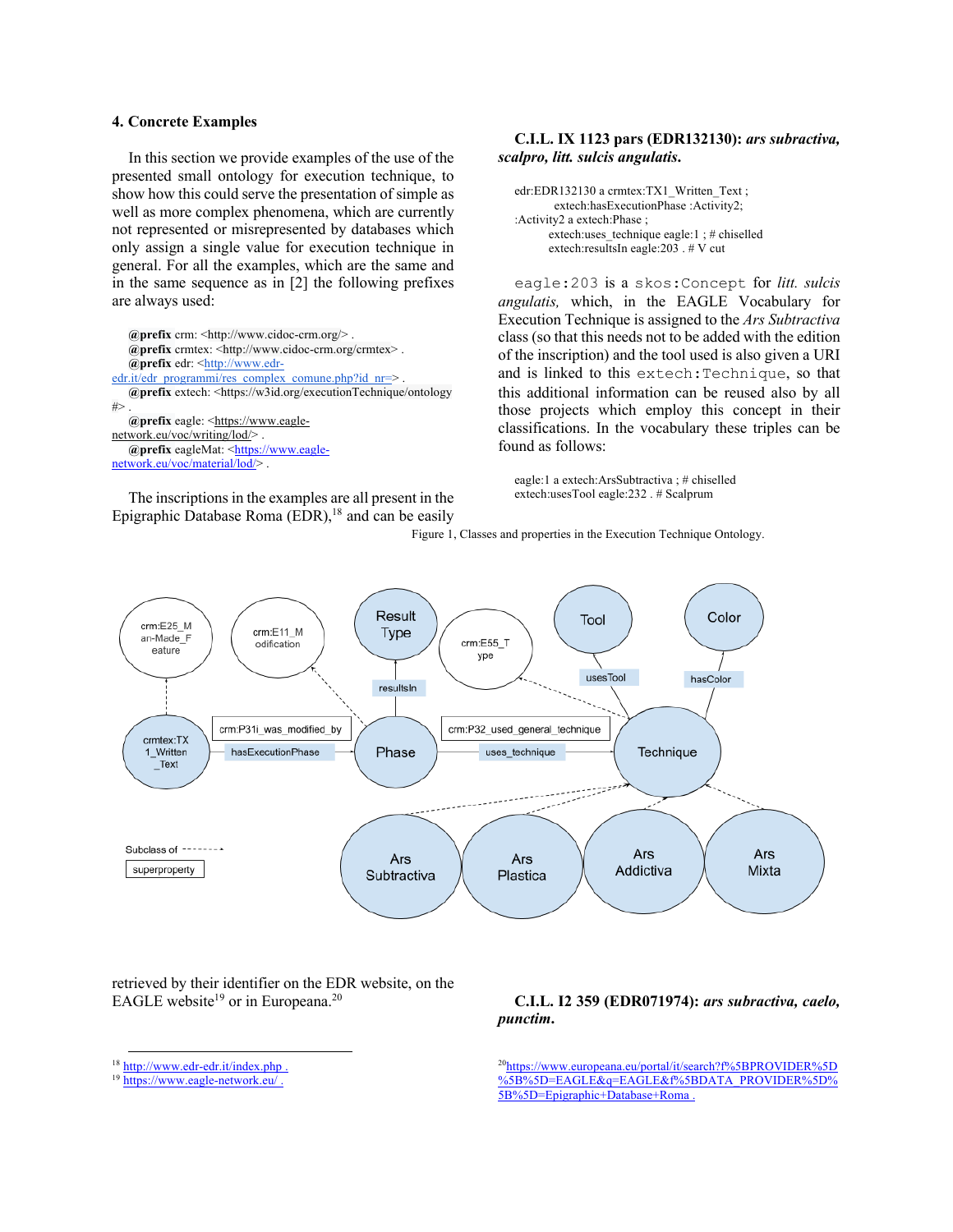edr:EDR071974 a crmtex:TX1\_Written\_Text ; extech:hasExecutionPhase :Activity2; :Activity2 a extech:Phase ; extech:uses\_technique eagle:3 ; # engraved extech:resultsIn eagle:11 . # punched

#### **PACI 2007, pp. 220-222 n. 1 (EDR108760):** *ars addictiva, carbone***.**

edr:EDR108760 a crmtex:TX1\_Written\_Text ; extech:hasExecutionPhase :Activity2; :Activity2 a extech:Phase ; extech:uses\_technique eagle:18 . # realized with coal

#### **Ann. épigr. 1997, 535 (EDR134212):** *ars plastica, forma, litt. eminentibus***.**

edr:EDR134212 a crmtex:TX1\_Written\_Text ; extech:hasExecutionPhase :Activity2; :Activity2 a extech:Phase ; extech:uses technique eagle:8 ; # moulded extech:resultsIn eagle:7 . # relief

#### **C.I.L. I2 2443 (EDR109855):** *ars mixta, litt. adplicitis, aere***.**

edr:EDR109855 a crmtex:TX1\_Written\_Text ; extech:hasExecutionPhase :Activity2; :Activity2 a extech:Phase ; crm:P126 eagleMat:109 ; # bronze extech:uses technique eagle:6 . # applied eagle:6 a extech:ArsMixta .

In this last example, the material used in the execution phase has been further specified using crm:P126 employed (was employed in) to link to a concept *Aes* (bronze) in the EAGLE Vocabulary for Materials. The value from the Eagle Vocabulary is also specified locally with a different *Ars* (technique), from the one registered in the vocabulary.

Furthermore, the model allows for the distinction between inscriptions produced by preparing a slot within which the letters are fitted *(litteris applicitis in alveolis insertis*) and those where the letters are simply fixed with holes to the support (*litteris applicitis ipsae lapidi*). In the first case, there would be two extech:Phase, the first describing the production of the *alveoli* with one or the other of the extech:ResultTypes eagle:201 (*in alveolis insertis*) and eagle:202 (*ipsae lapidi*); the second related to eagle:6 (*litteris applicitis*). In the second case, the latter could be sufficient.

From these triples, stored in a triples store or otherwise aggregated, queries could be made on the various values attached to each extech:Phase, distinguishing, for example, those inscriptions with more than one extech:Phase or fetching all the ones whose extech:Technique is an *Ars Subtractiva*, opening the way for the study of this neglected area of interest and its complexities, which are, however, vital for the understanding of the epigraphic practice.

#### **5. Conclusions**

There is no prescription effort or rule enforcement in the presented ontology, so that the limitations highlighted for the models on which it is based, the EAGLE and CRMtex ones, are fully inherited. If one has only one piece of information, this is still acceptable according to this ontology as well, and it can be described. However, the use of values in the Eagle Vocabulary for Execution Technique implies an indirect reference to a classification, achieved with classes and properties of this ontology as discussed above, thus having an immediate, although silent, effect of improvement for all users of the EAGLE Vocabulary for Execution Technique.

The use of this ontology allows a user to provide information on execution technique in a precise way which is consistent with the CIDOC-CRM and builds on existing models.

By extending in this way the existing proposed models with this small ontology, one can make use of the description of the execution technique of an inscription by making the separate pieces of information relate to each other, instead of mixing concepts and providing in crm:E55\_Type sometimes a concept which refers to the tool used, sometimes a concept which is the description of the visible result of this process. This requires also an effort in improving the EAGLE Vocabulary for Execution Technique, which needs to be able to contain and classify the concepts needed and remains open for further modifications and contributions by any interested party. This is still only a proposal, with no current applications beside its use in the EAGLE Vocabulary for Execution Technique, as indeed are also the models from which it starts. However, looking forward to the resources which will be built around the Epigraphy.info group  $[15-17]$ , it is hoped that it will be of use. Eventually, nothing prevents this ontology to be used in the future for other written artefacts, like coins, manuscripts, papyri, etc., also in conjunction with other ontologies based on cutting-edge field studies [19].

#### **References**

[1] S. Panciera, What Is an Inscription? Problems of Definition and Identity of an Historical Source,